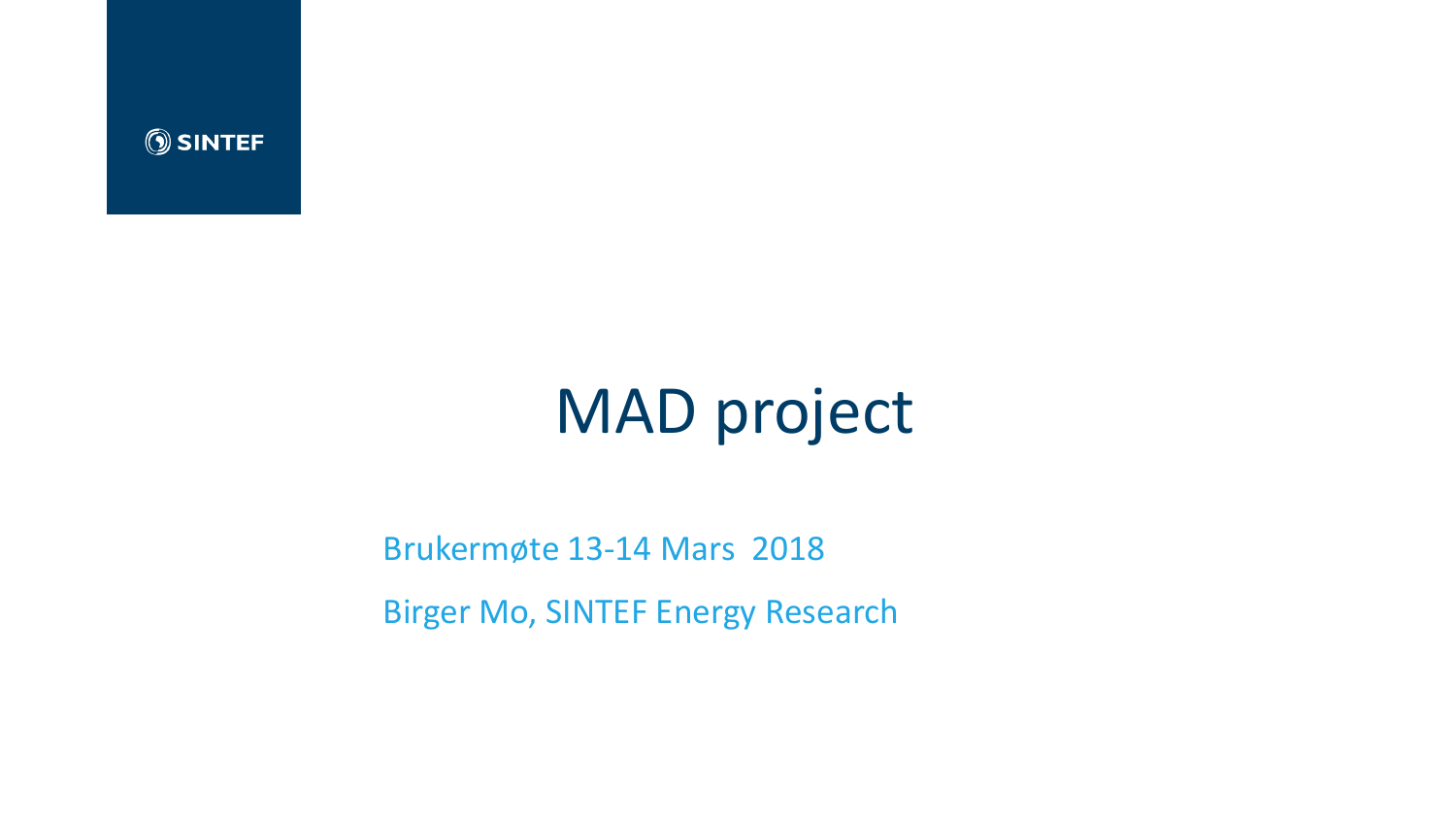# About the project

- IPN project, 2015-June 2019
- Objective:
	- New methods for aggregation and disaggregation
		- Aggregation structure
		- Aggregation method
		- Optimization for aggregated model
		- Disaggregation
- Project participants: Statkraft, Statnett, Vattenfall, BKK, Hydro Energi, Agder Energi, Lyse Produksjon, E-CO, Svenska Kraftnet, NTNU

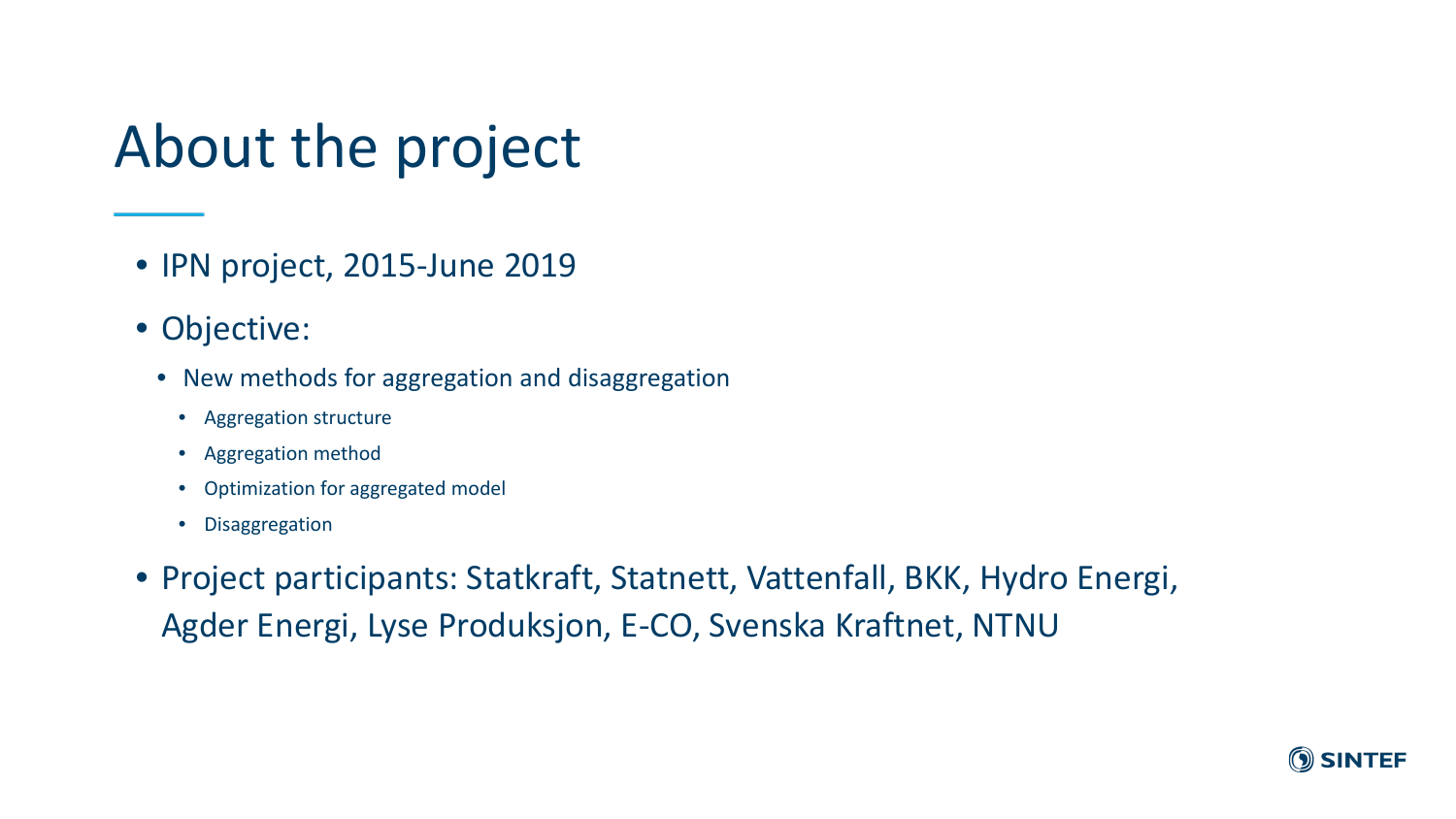# Aggregation -disaggregation



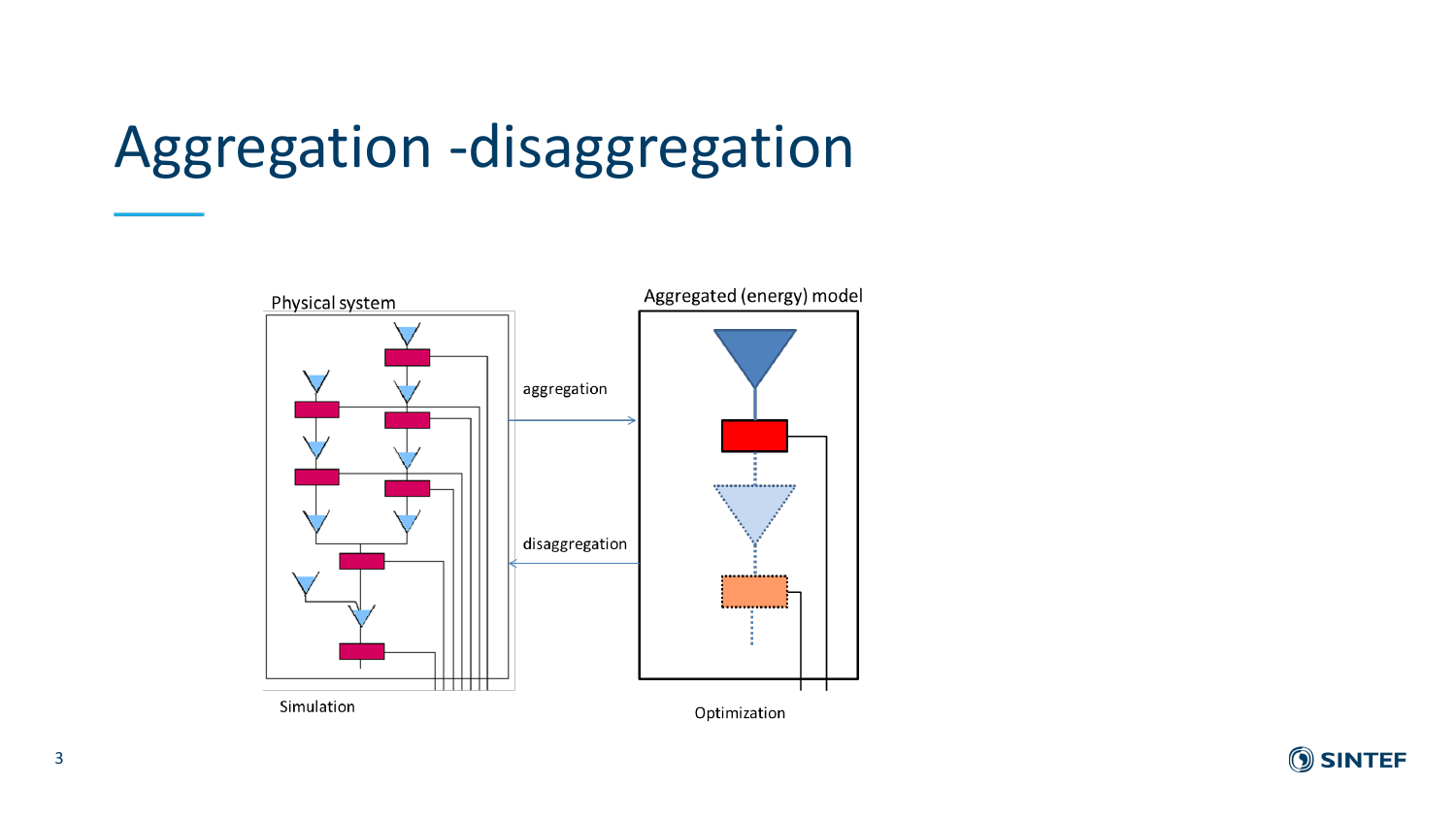# **Project background**

- Aggregation and disaggregation of hydropower production
	- Used in the following SINTEF models Vansimtap, Samkjøringsmodellen, Samlast, Samnet
- Existing methods
	- Aggregated model consists of one reservoir, gives too high flexibility
		- New renewables, stronger coupling to Europe –system more often operated at its limits.
		- Aggregated model structure and disaggregation techniques not adapted to short-term pumping
	- Competence on existing disaggregation procedures is too low
		- Main procedures implemented a long time ago

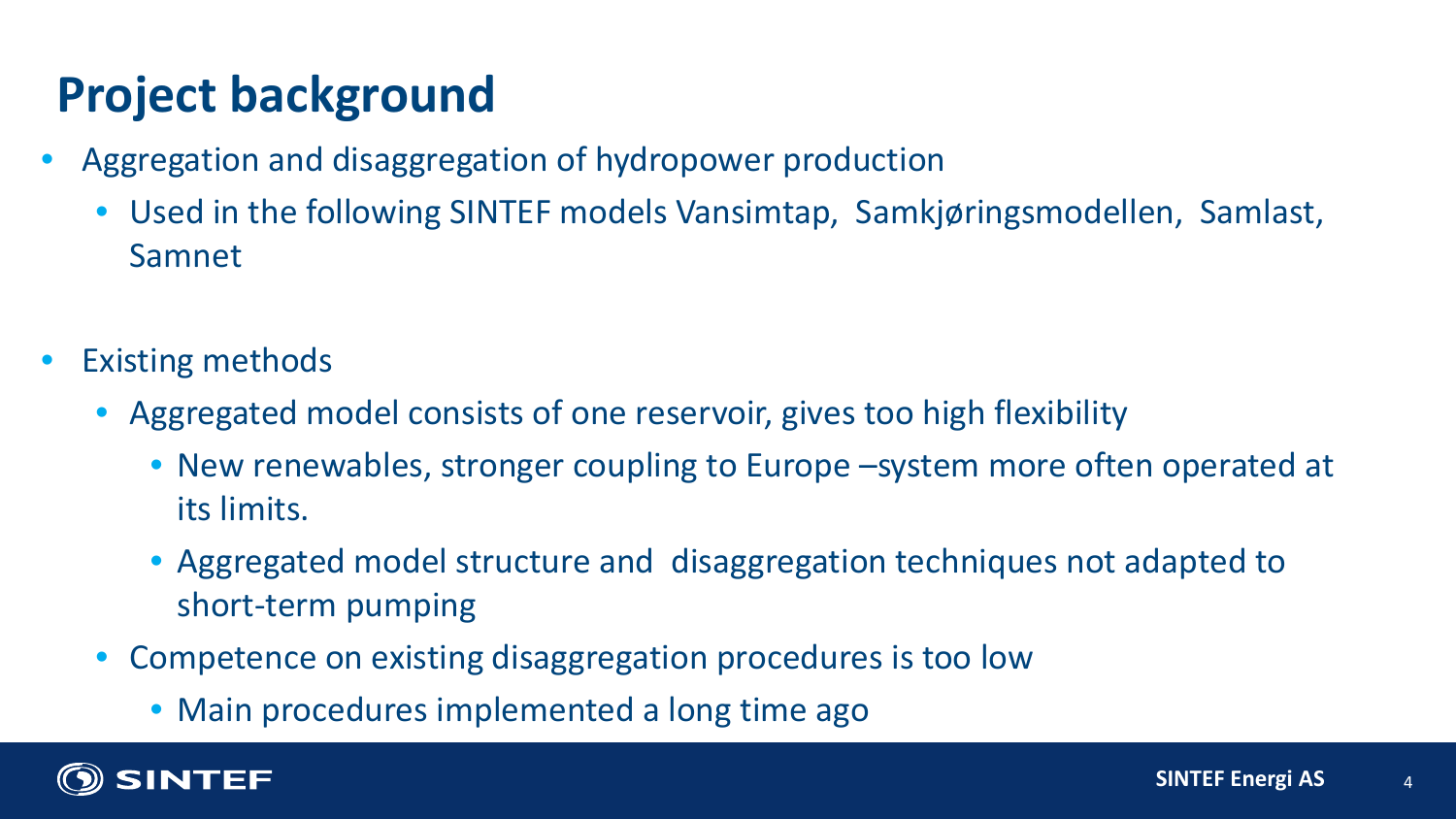### Optimal production in serial water courses



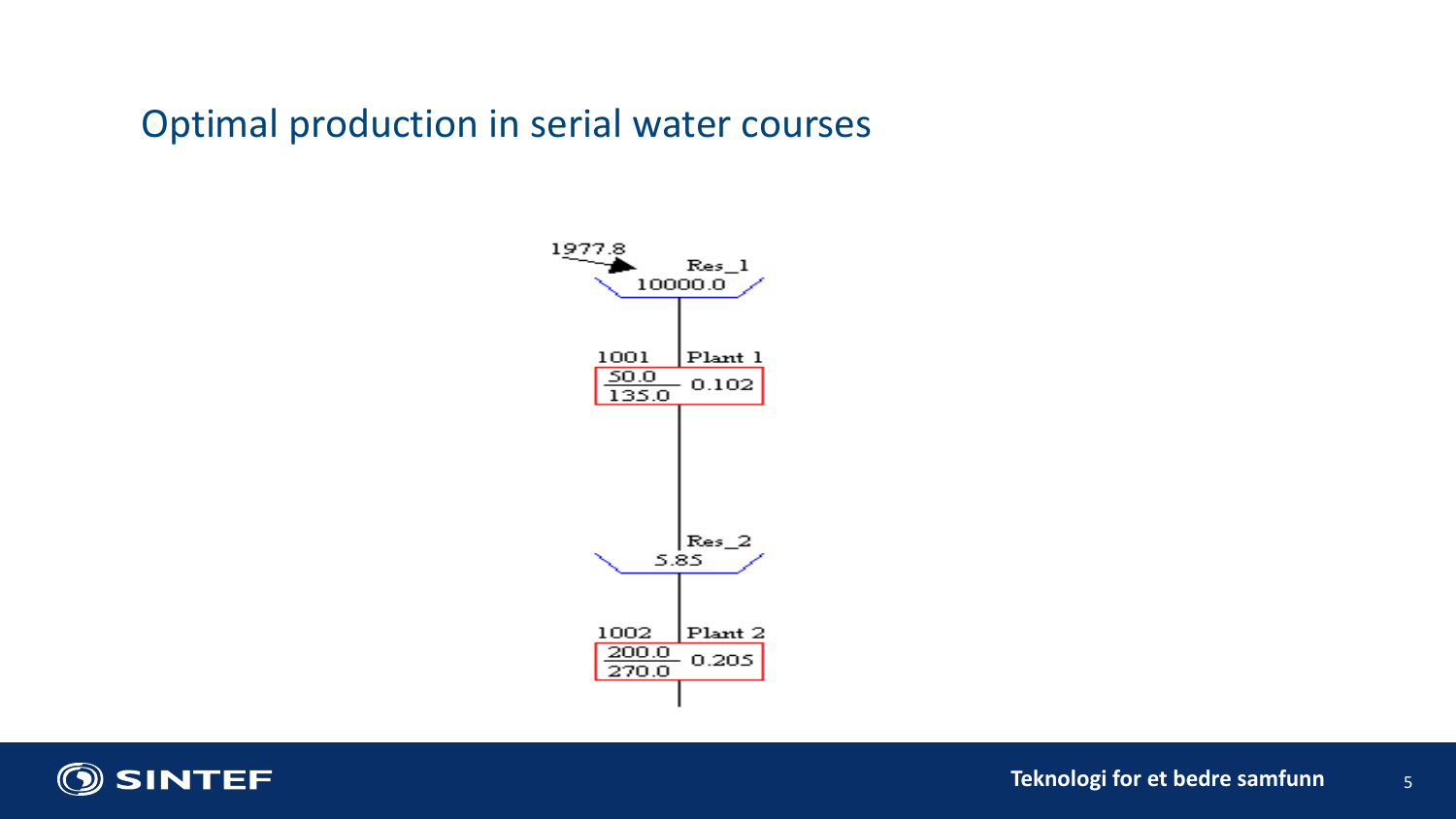# Production in high price period (plant two in example)





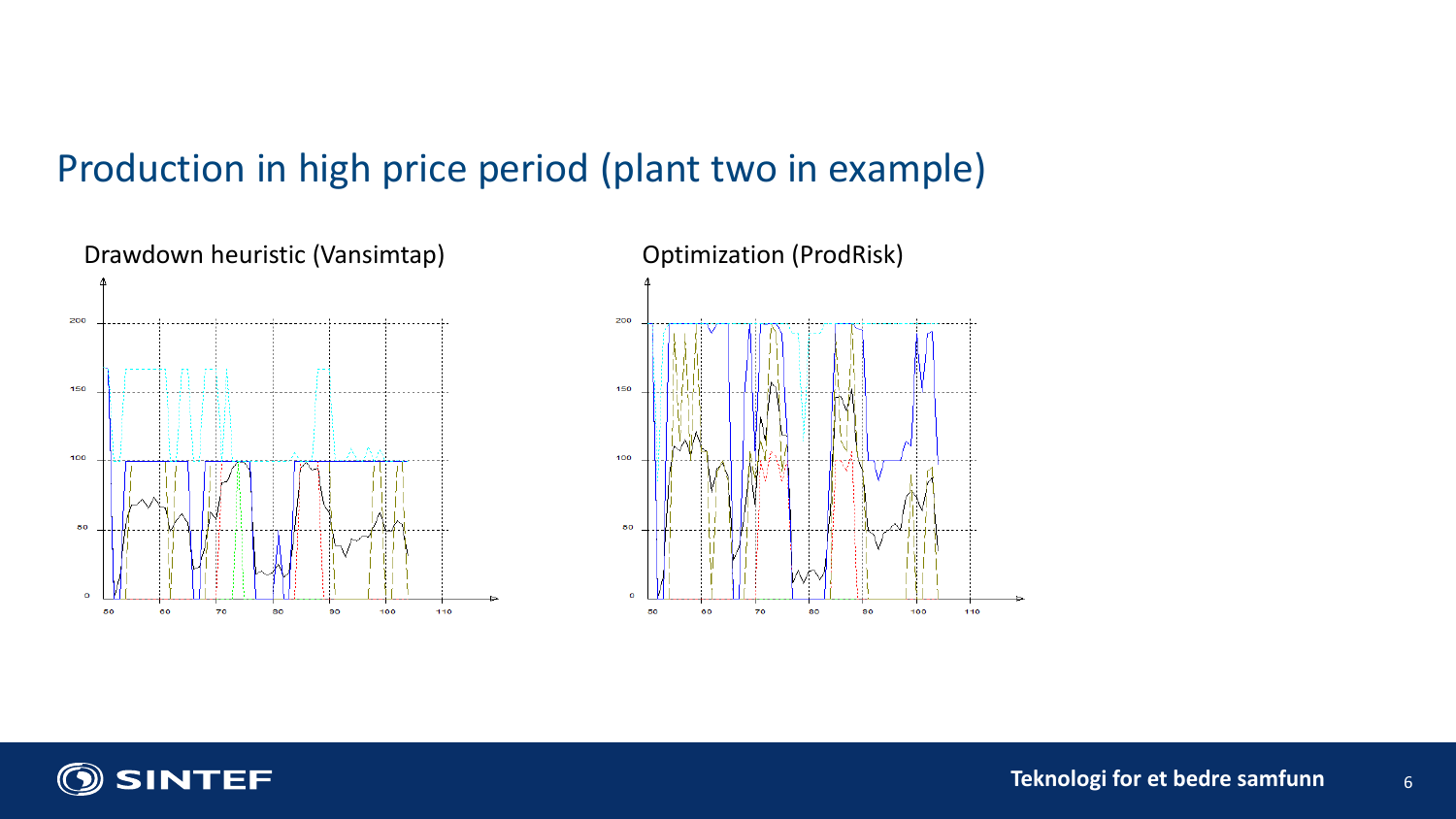### Activities – relation MAD



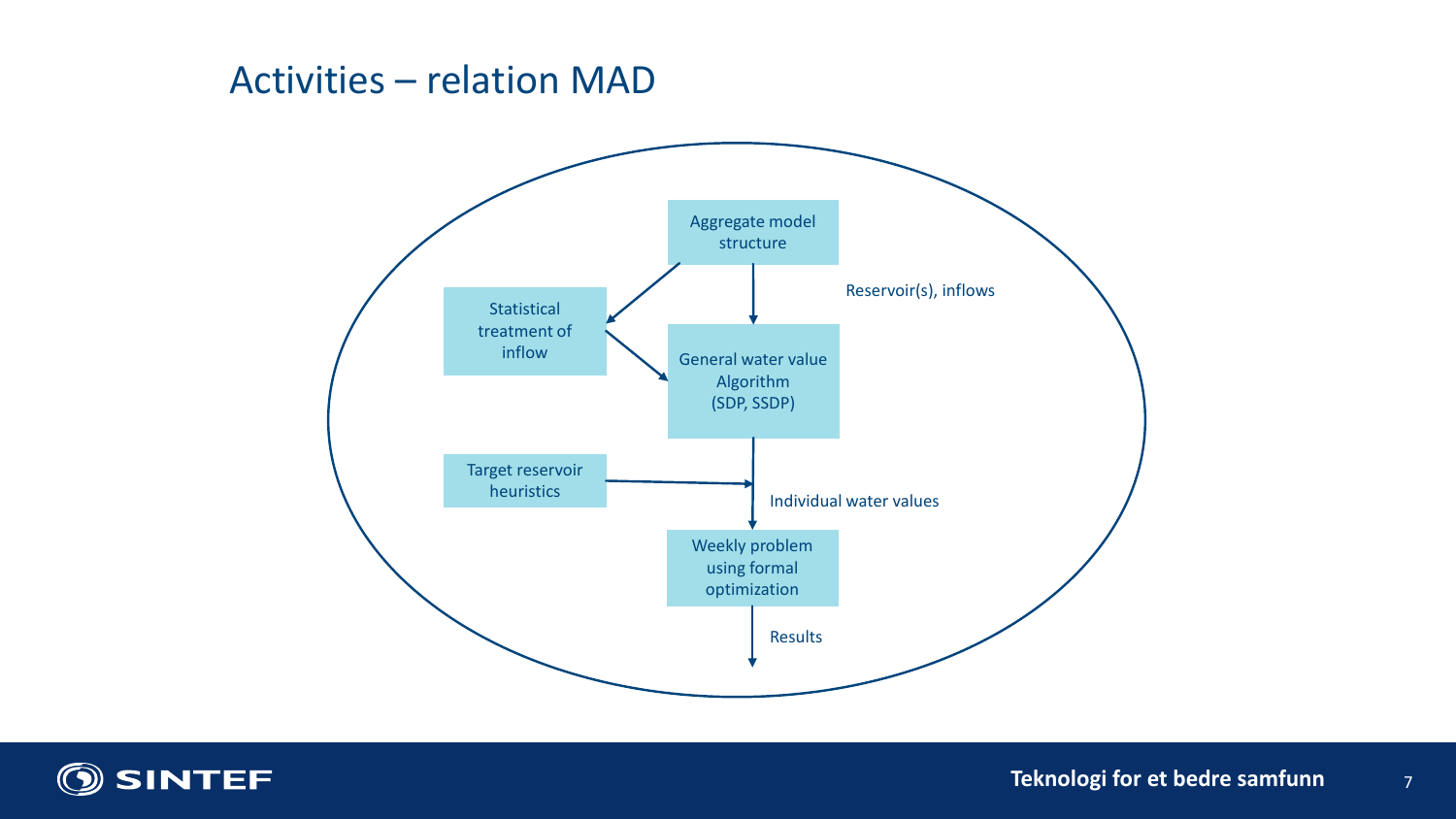## MAD –deliveries

- EMPS-W: A prototype model with formal optimization with individual hydro for the weekly market clearing problem
	- Use drawdown heuristics to individualize aggregated water values
	- A LP problem for the weekly problem
		- Can be hourly resolution
		- Time delays
		- Ramping (transmission and hydro)
		- Daily inflow resolution, hourly reservoir balances
- New functionality in standard EMPS
	- Including avoidable spillage in aggregated inflow used for water value calculation
	- Time dependent calibration factors
	- Allocated market in water value calculation based on "static" production level

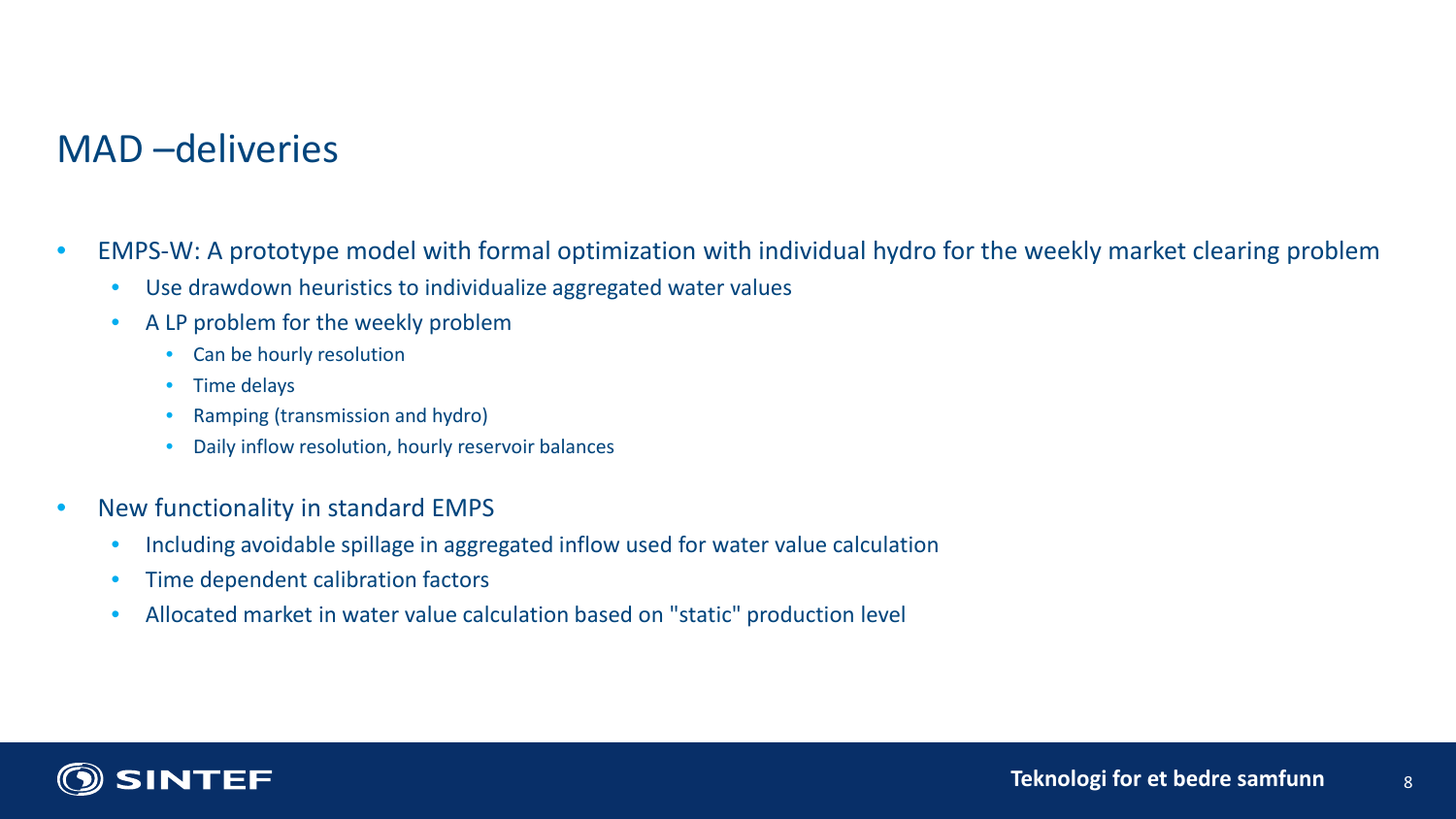# Other Mad results

- Internal prototypes:
	- SDP for two storage system
	- Market simulation with two storage models in each area
	- Sampling Stochastic Dynamic Programming (SSDP)
- NTNU part (Paper): Automatic aggregation procedure to general structure

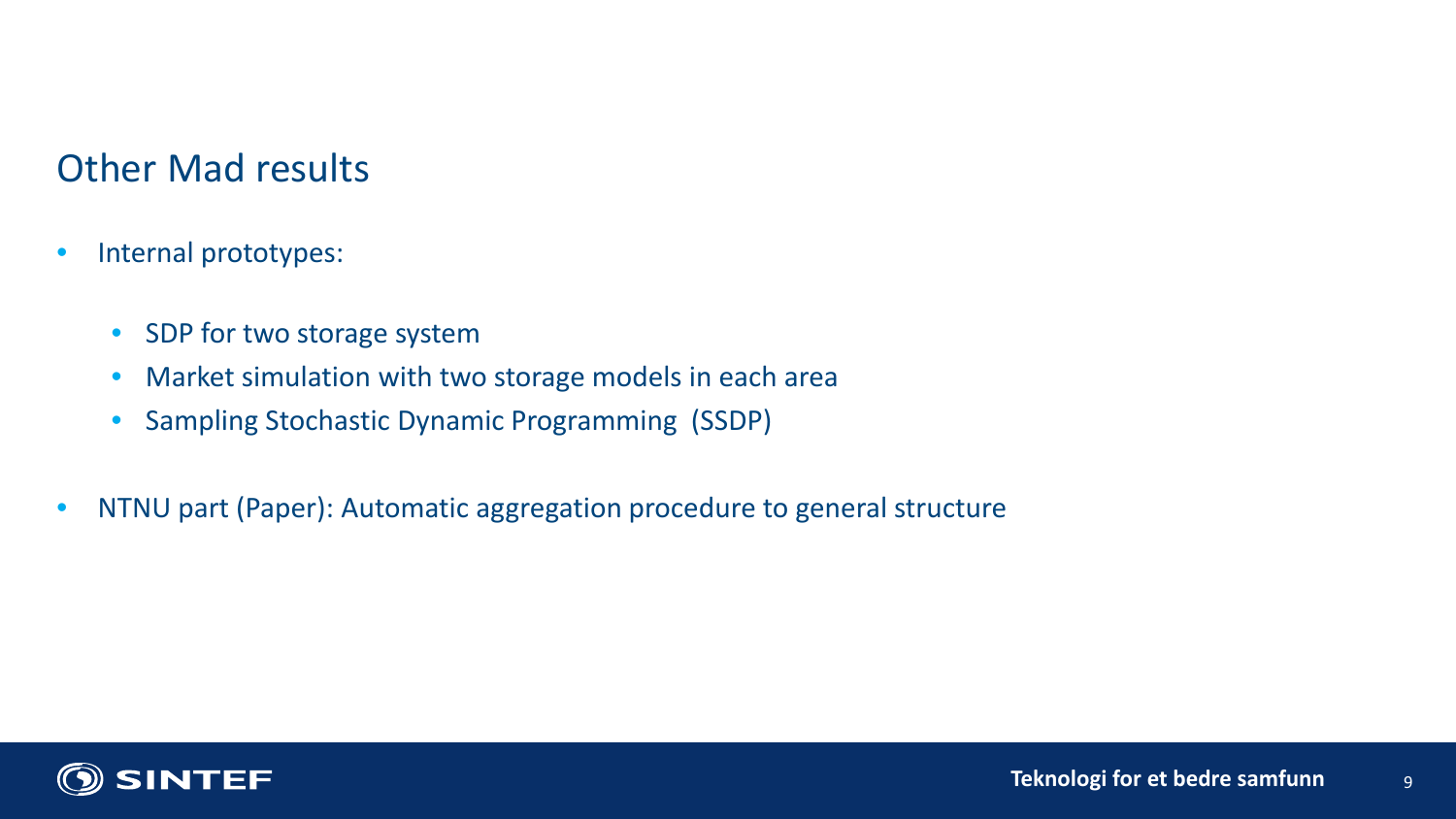# Hydro production an prices example (EMPS and EMPS-W protype)